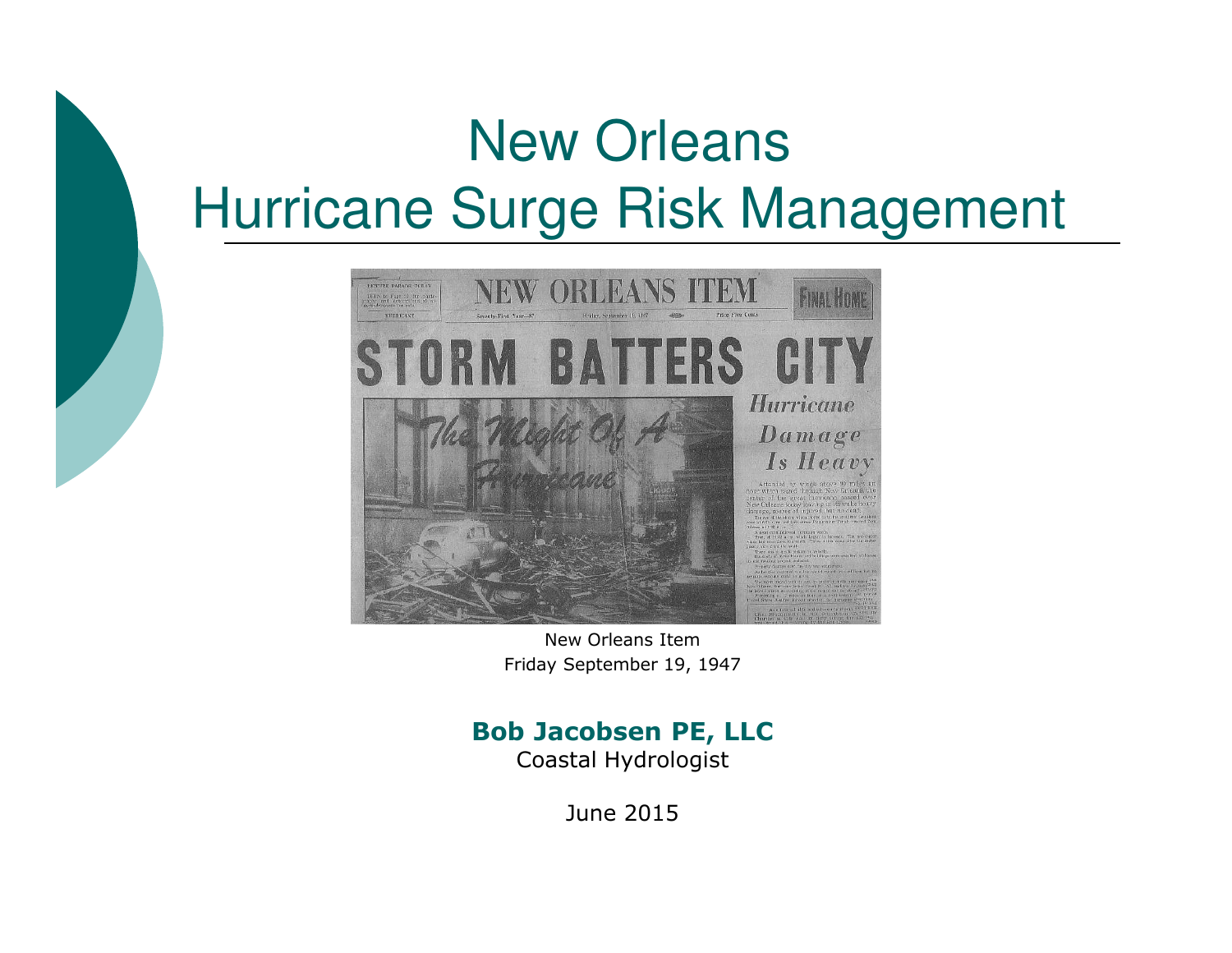## About the Author

- o Raised in Metairie; family still lives in home they moved into in Aug 1965, 2 weeks before Betsy.
- $\Omega$  Family experienced hurricanes Hilda, Betsy, Camille, Juan, Andrew, Katrina, Gustav, & Isaac.
- o MSCE LSU; PE Environ. Engr;<br>25 yrs Cautheast Laujsiana 35 yrs Southeast Louisiana.
- $\circ$  Last 12 yrs in HPC/High-Resolution Coastal Hydrodynamics:



- - Began working with authors of ADCIRC in 2004 & has attended last 9 ADCIRC User's Workshops.
- $\bullet$ Maurepas Diversion; Lake Pontchartrain Tidal Circulation.
- Hurricane surge studies for MRGO (2006); Alliance Refinery (2007); LaCPR (2007); SC (2009); NEFL/GA (2010).
- - Independent surge consultant to SLFPA-E & CPRA since 2011. Author of 2013 SOP review & several major reports.
- 2013-14 President of ASCE Louisiana Section.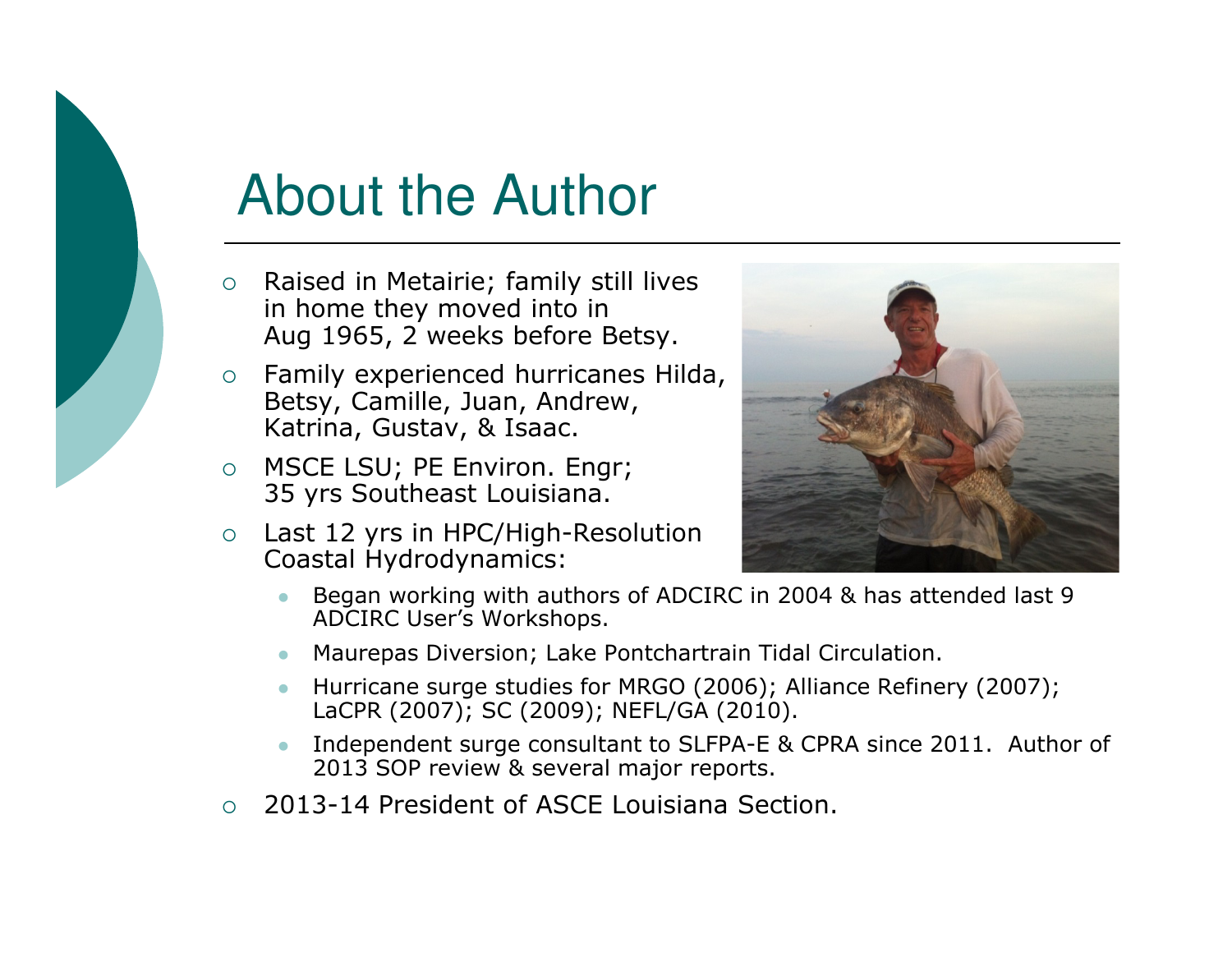

#### Acknowledgements

Some of the information presented in this Short Course was developed during projects performed over recentyears for the Southeast Louisiana Flood Protection Authority—East and the State of Louisiana Coastal Protection and Restoration Authority.

During the last ten years I have had the privilege of working with Joe Suhayda PhD and Nate Dill PE, both of<br>whom have enhanced many key surge insights whom have enhanced many key surge insights.

However, this Short Course, "New Orleans Hurricane Surge Risk Management," does not represent the opinions of any agency, association, or other person.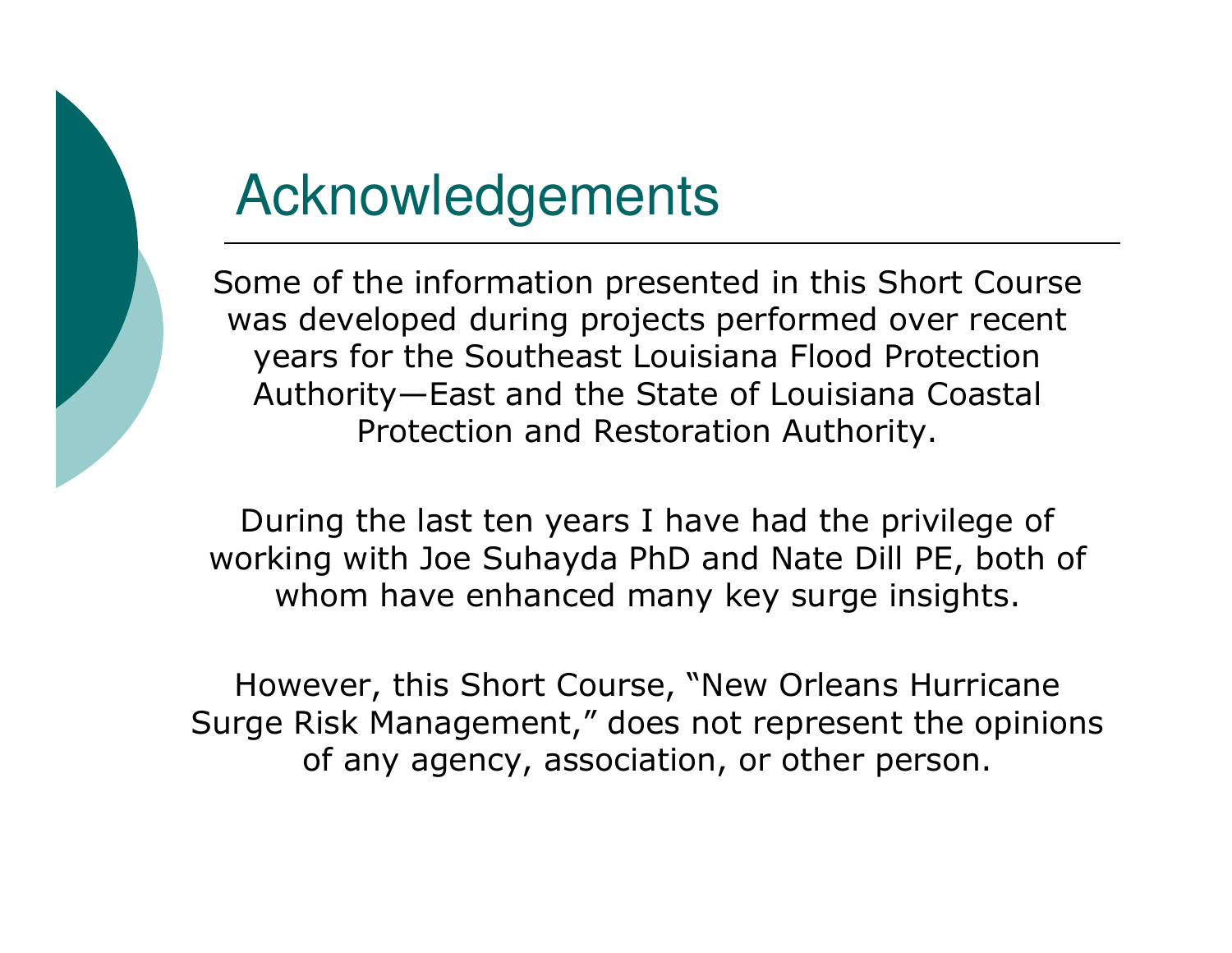#### 6 Parts

- I. Pre-Katrina History
- II. Katrina's Surge Revisited
- III. Post-Katrina Advances in Surge Science
- IV. Post Katrina Surge Hazard Estimate
- V. Post Katrina Surge Risk Management
- VI. Lessons Learned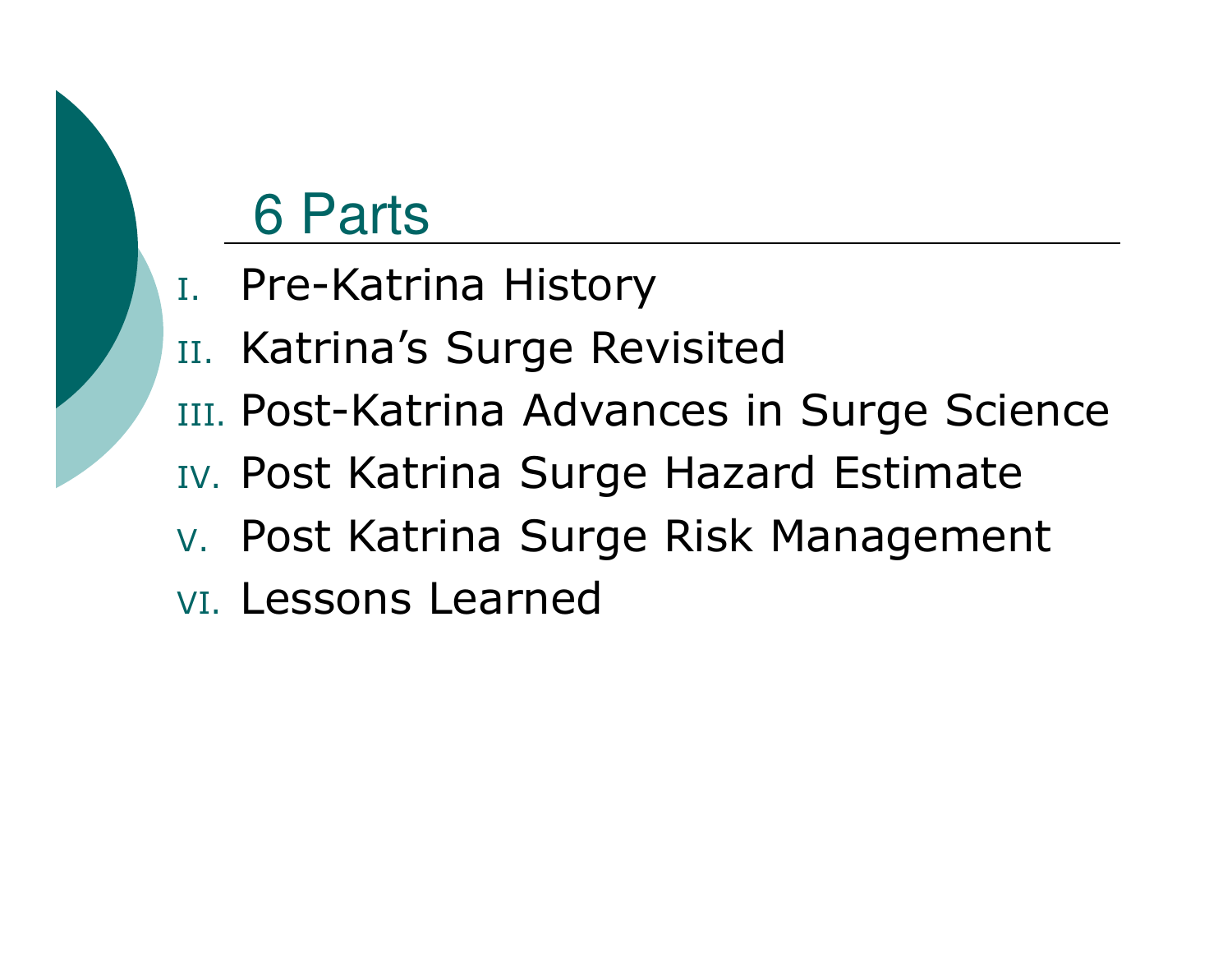### Simple Lesson

**All flood tragedies—and Katrina was not an exception—are due to: a) underestimation of the hazard, and b) failure to prioritize appropriate risk management measures, with the former heavily influencing the latter.**

**The Supercomputing Era has produced—and will continue to produce—remarkable high-resolution surge forecasts, hindcasts, and hazard analysis.**

#### **HOWEVER,**

 **dramatic risk reductions—for loss of life and economic devastation—are only attainable if we pay very close attention to a) and b)!**